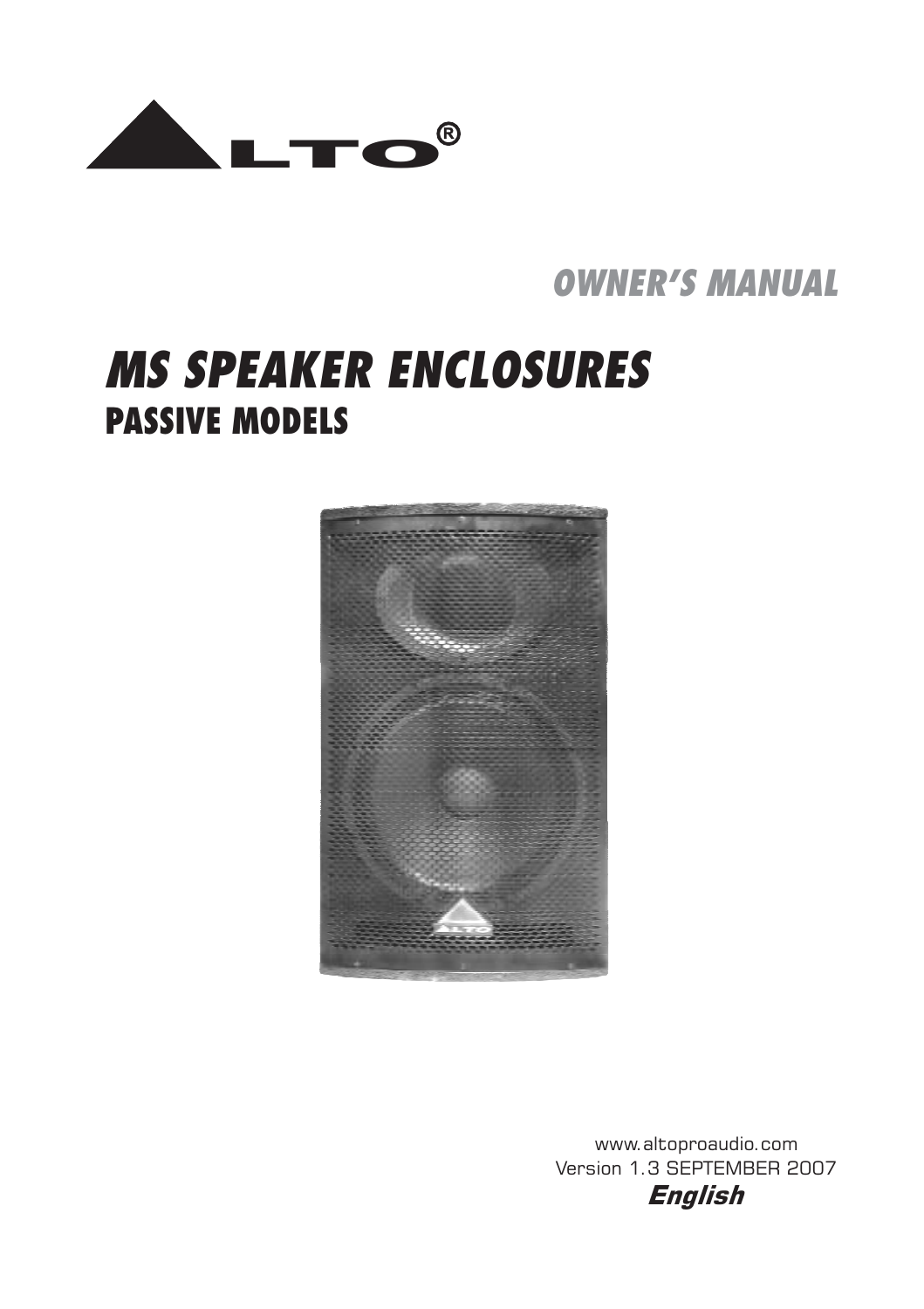### **IMPORTANT SAFETY INSTRUCTION**



**TO REDUCE THE RISK OF ELECTRIC SHOCK PLEASE DO NOT REMOVE THE COVER OR THE BACK PANEL OF THIS EQUIPMENT. THERE ARE NO PARTS NEEDED BY USER INSIDE THE EQUIPMENT. FOR SERVICE, PLEASE CONTACT QUALIFIED SERVICE CENTERS.**

This symbol, wherever used, alerts you to the presence of un-insulated and dangerous voltages within the product enclosure. These are voltages that may be sufficient to constitute the risk of electric shock or death.

This symbol, wherever used, alerts you to important operating and maintenance instructions. Please read.

- Protective Ground Terminal
- $\sim$  AC mains (Alternating Current)
- Hazardous Live Terminal
- ON: Denotes the product is turned on.
- OFF: Denotes the product is turned off.

#### **CAUTION**

Describes precautions that should be observed to prevent damage to the product.

- 1. Read this Manual carefully before operation.
- 2. Keep this Manual in a safe place.
- 3. Be aware of all warnings reported with this symbol.



- 4. Keep this Equipment away from water and moisture.
- 5. Clean it only with dry cloth. Do not use solvent or other chemicals.
- 6. Do not damp or cover any cooling opening. Install the equipment only in accordance with the Manufacturer's instructions.
- 7. Power Cords are designed for your safety. Do not remove Ground connections! If the plug does not fit your AC outlet, seek advice from a qualified electrician. Protect the power cord and plug from any physical stress to avoid risk of electric shock. Do not place heavy objects on the power cord. This could cause electric shock or fire.
- 8. Unplug this equipment when unused for long periods of time or during a storm.
- 9. Refer all service to qualified service personnel only. Do not perform any servicing other than those instructions contained within the User's Manual.
- 10. To prevent fire and damage to the product, use only the recommended fuse type as indicated in this manual. Do not short-circuit the fuse holder. Before replacing the fuse, make sure that the product is OFF and disconnected from the AC outlet.

# **WARNING**

**To reduce the risk of electric shock and fire, do not expose this equipment to moisture or rain.**



**Dispose of this product should not be placed in municipal waste and should be separate collection.**

11. Move this Equipment only with a cart,

stand, tripod, or bracket, specified by the manufacturer, or sold with the Equipment. When a cart is used, use caution when moving the cart / equipment combination to avoid possible injury from tip-over.



12. Permanent hearing loss may be caused by exposure to \ extremely high noise levels. The US. Government's Occupational Safety and Health Administration (OSHA) has specified the permissible exposure to noise level.

These are shown in the following chart:

#### HOURS X DAY SPL EXAMPLE

| 8              | 90  | Small gig                     |
|----------------|-----|-------------------------------|
| 6              | 92  | train                         |
| 4              | 95  | Subway train                  |
| $\overline{3}$ | 97  | High level desktop monitors   |
| $\overline{2}$ | 100 | <b>Classic music concert</b>  |
| 1,5            | 102 |                               |
| 1              | 105 |                               |
| 0,5            | 110 |                               |
|                |     | 0,25 or less 115 Rock concert |

According to OSHA, an exposure to high SPL in excess of these limits may result in the loss of heat. To avoid the potential damage of heat, it is recommended that Personnel exposed to equipment capable of generating high SPL use hearing protection while such equipment is under operation.

The apparatus shall be connected to a mains socket outlet with a protective earthing connection.

The mains plug or an appliance coupler is used as the disconnect device, the disconnect device shall remain readily operable.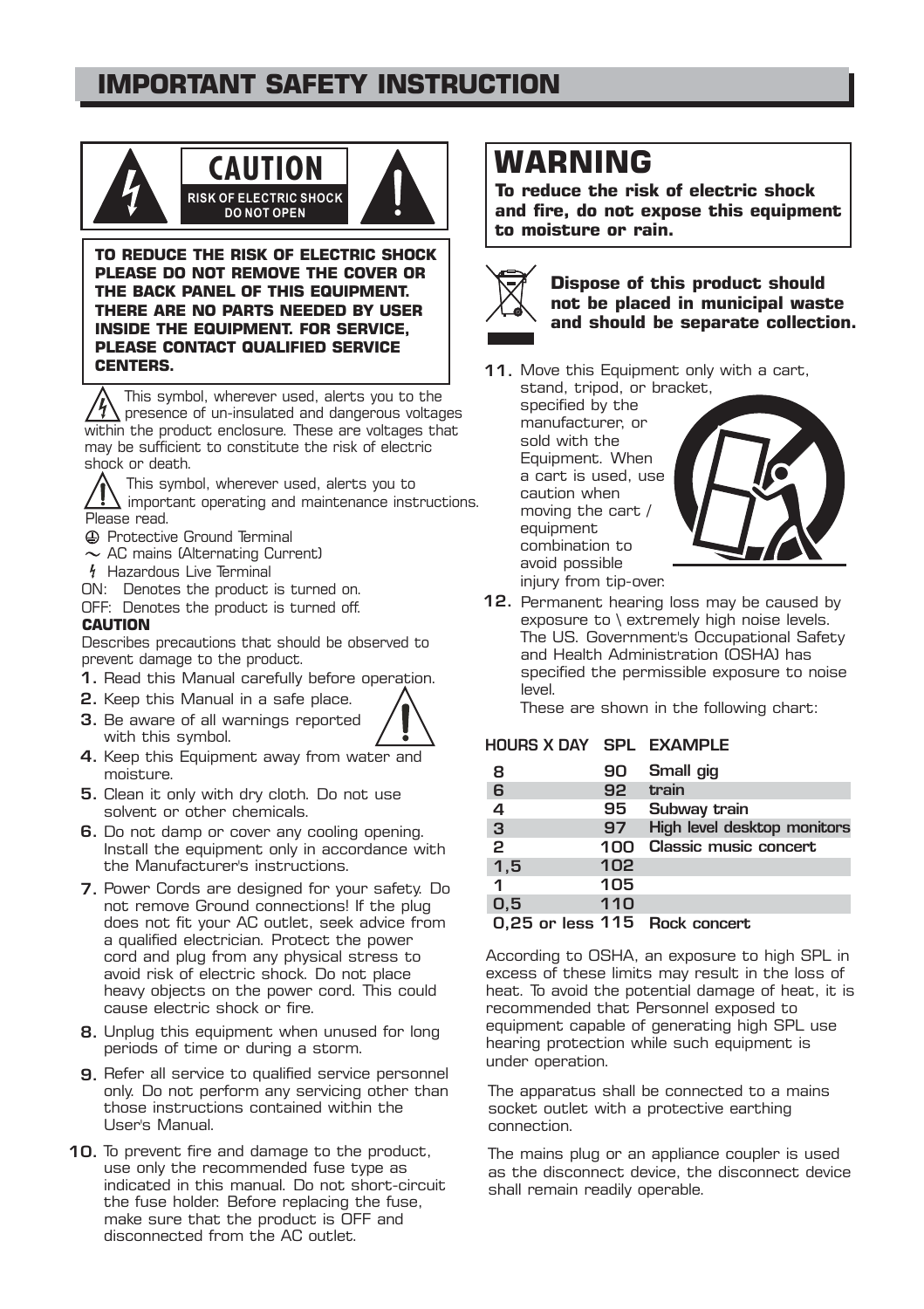### **1. INTRODUCTION**

Thank you for your purchasing LTO MS series passive speaker system. This series includes MS series cabinet and **ALTO MS1** speaker modeller.

The MS series speaker cabinets are specifically designed for using in hi-quality performance site and the precise sound reinforcement commercial place. It includes five full-range cabinets (MS12, MS15, MS152, MS153, and MS154) and two subwoofers (MS15S, MS18S). This series uses trapezium configuration which greatly decreases the resonance of the standing wave in the cabinet. The cabinets use hi-density matrix spray-paint technics and the bottom bracket design which makes mounting quickly and flexibly. HF compression driver and vented LF for fully professional performance.

The LTO MS1 speaker modeller is designed for using together with MS series passive speaker cabinet. It has built-in 16 EQ curves which are suitable for different applications and are convenient for users to select the presets as need. When the nonprofessionals use it, they also can obtain optimal effects. It uses external power which can effectively decreases the power noise. Not only can it be used with the MS series cabinet, but also can be used as a EQ together with the other sound equipments.

Enjoy your MS passive speaker and make sure to read this Manual carefully before operation!

*1*

 $\mathbf{I}$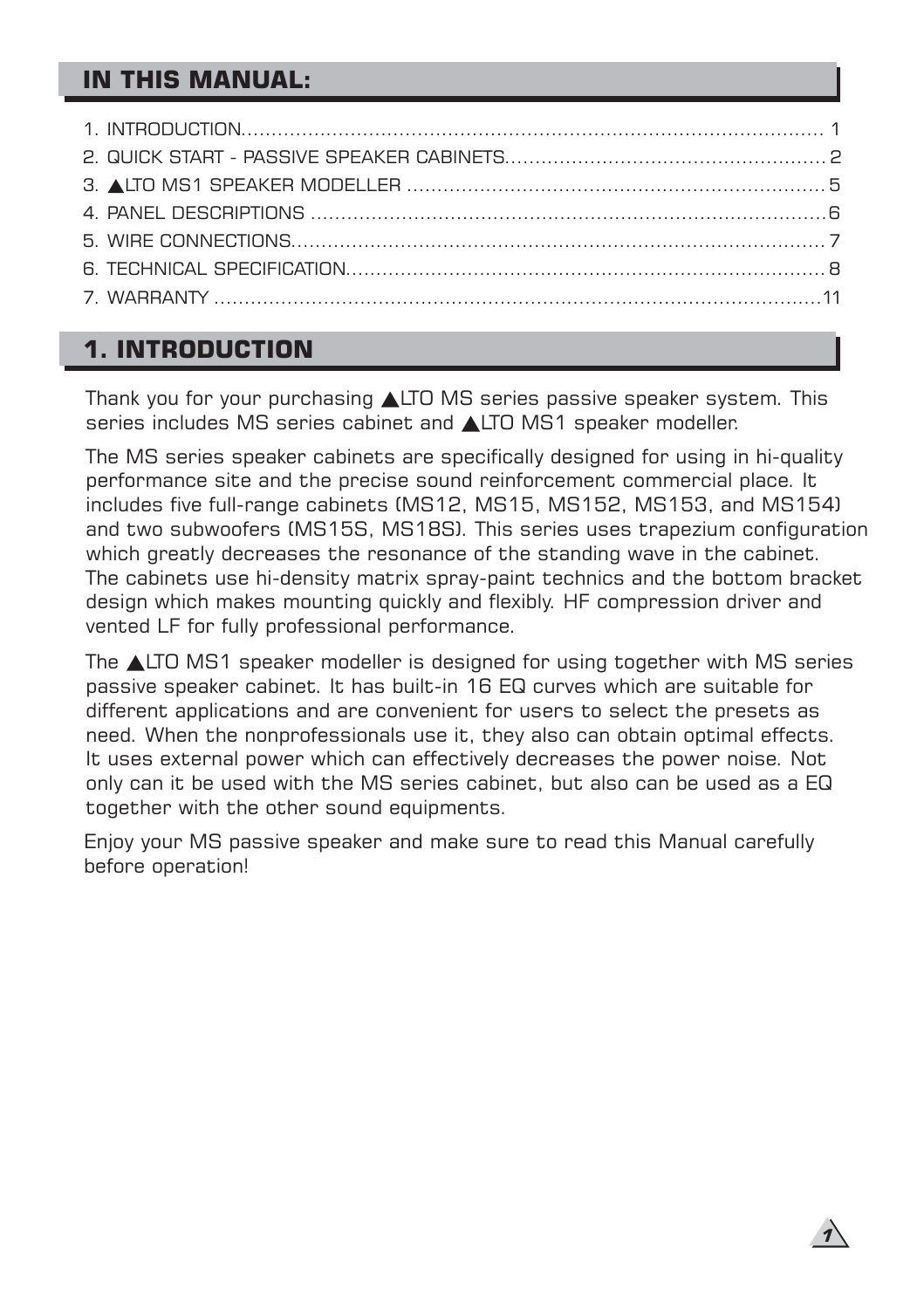

### **2. QUICK START - PASSIVE SPEAKER CABINET**

**Passive, Full-range, two speakers.** This is the simplest set-up. You just need a mixer and a stereo amplifier. It is good for small club gigs, disco,etc. Make all initial connections with all the equipment powered off, and ensure that all the main volume controls are turned down completely.

- 1). Connect one side of the speaker cable to the Output CHA/CHB or Binding Post of your stereo power amplifier and the other side to the Input socket of your MS speaker cabinet.
- 2) Connect the input terminals of  $\triangle$ LTO MS1 with the AUX SEND OUT (L&R) of a mixer (or the similar terminals). Connect its output terminals with the inputs of a power amplifier. Then select the preset as need.
- 3). Complete other connections as illustrated.
- 4). Turn on your mixer and MS1 first, then the stereo power amplifier.
- 5). Turn up the volume controls of your amplifier to about 70%.
- 6). Use PFL function to get the proper input level for the mixer, and adjust the Main Mix Level control to manipulate the output level.
- 7). After using, turn off your stereo power amplifier first, then the mixer and the MS1.



MIXER

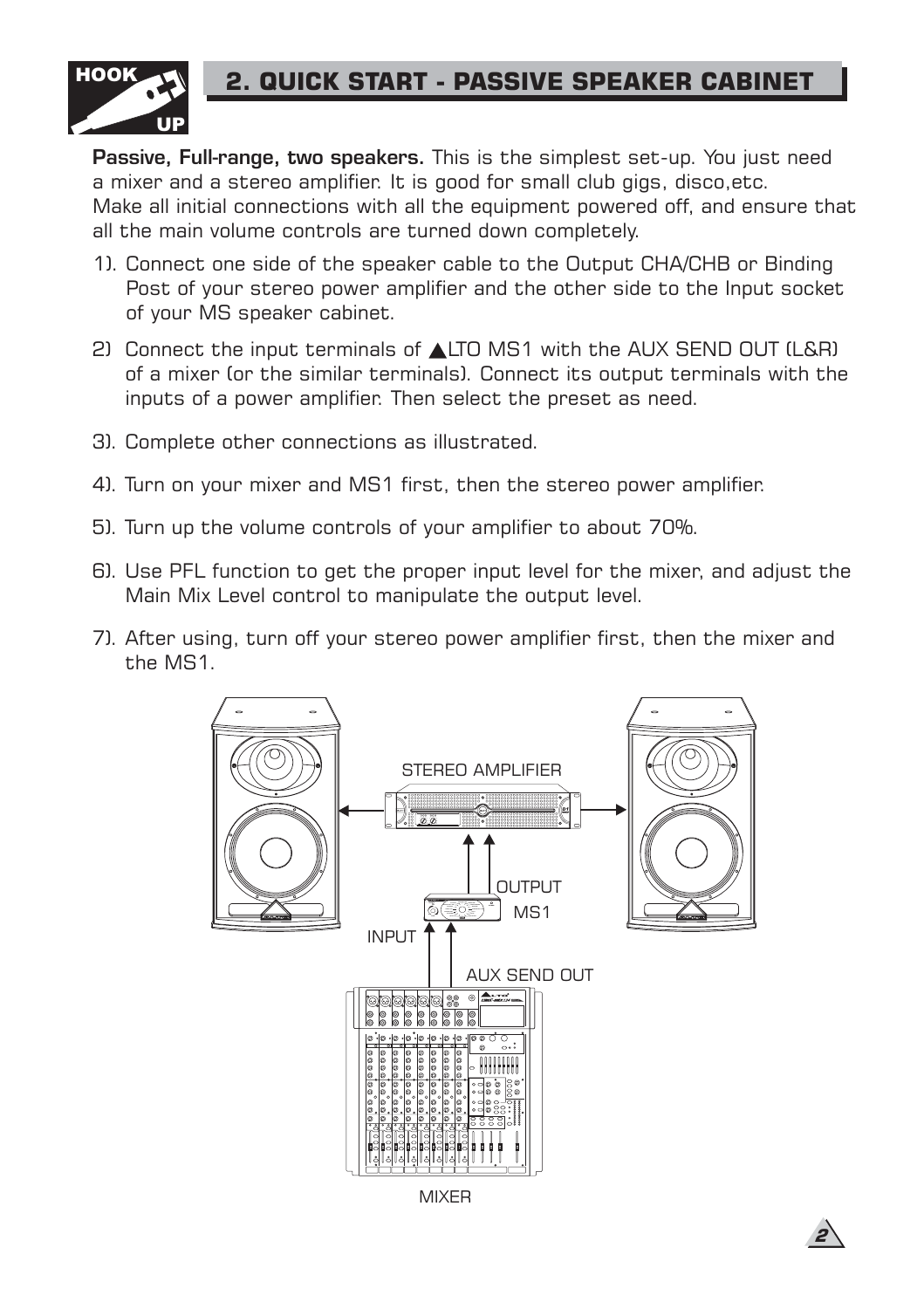

### **2. QUICK START - PASSIVE SPEAKER CABINETS**

Passive, Full-range, four speakers. It is similar to the previous set-up but four speakers are connected instead of two.

- 1).Follow the same steps as described above.
- 2).Connect the THROUGH socket of the first MS cabinet to the INPUT socket of the second MS cabinet.

NOTE: Every time you connect MS cabinets this way, your parallel them to the output of the amplifier that will read half of the impedance of one speaker.



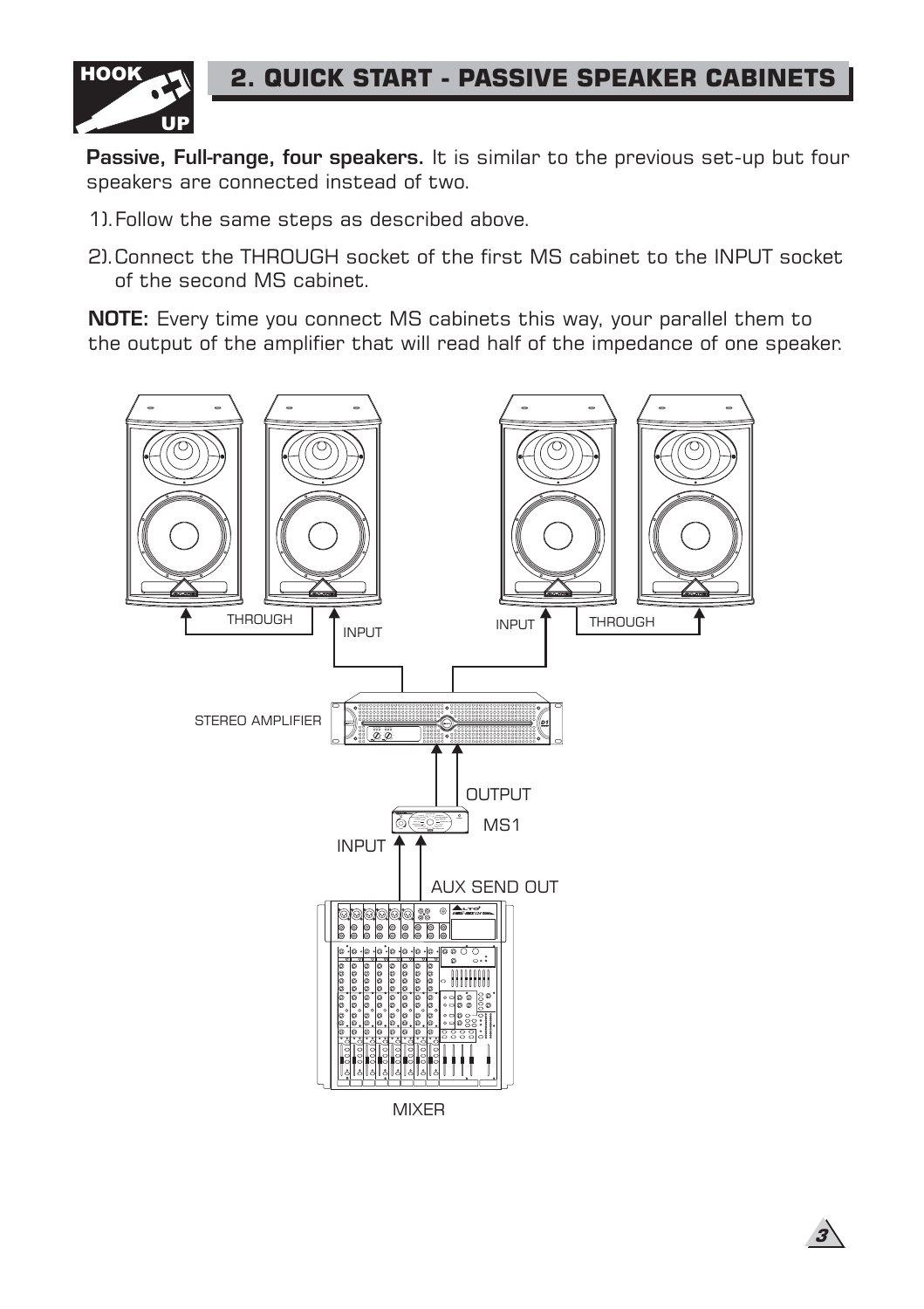### **2. QUICK START - PASSIVE SPEAKER CABINETS**



Passive two subwoofers and two satellite speakers. With this example, the stereo amplifier drives both the subwoofers and the satellites. In this case we do not call them full-range anymore because they receive a signal from the subwoofer that is already xovered at 125 Hz. In this way, the high energetic content of the low frequencies is limited to the subwoofer and the satellite's woofer act like a mid-woofer.

- 1). Connect one side of speaker cable to the Output CHA/CHB or Binding Post of your stereo power amplifier and the other side to the Input socket of your subwoofer, with the second speaker cable connect the Output of the subwoofer to the Input of satellite.
- 2) Connect the input terminals of **ALTO MS1** with the AUX SEND OUT(L&R) of a mixer (or the similar terminal). Connect its output terminals with the inputs of a power amplifier. Then select the preset as need.
- 3). Complete other connections as illustrated.
- 4). Turn on your mixer and MS1 first, then the stereo power amplifier.
- 5). Turn up the volume controls of your amplifier to about 70%.
- 6). Use PFL function to get the proper input level for the mixer, and adjust the Main Mix Level control to manipulate the output level.
- 7). After using, turn off your stereo power amplifier first, then the mixer and the MS1.



*4*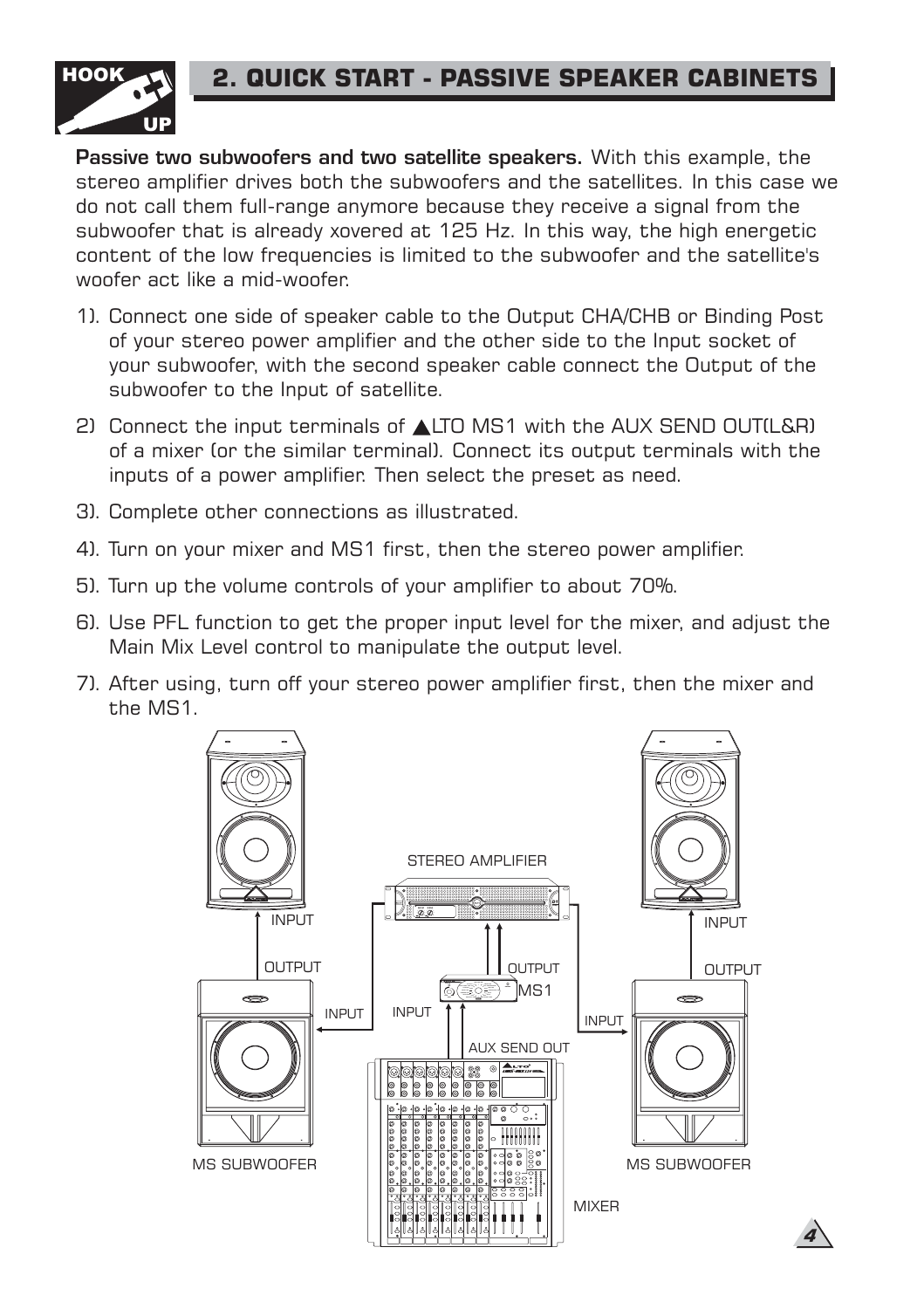

### -. THE FRONT PANEL



#### 1. Gain Control

This control adjusts the input gain by a range of  $-20$  dB to  $+20$  dB.

#### 2. Clip LED

This LED lights up when the input signal is too strong. It warns that the output signal may cause distortion. Please attenuate the level of the input signal.

#### 3. Presets Selector

Via this knob, you can select the right effect you wish to perform. There are total 16 options for you, JAZZ CLUB+SUB, VIRTUAL SUB, STAGE MONITOR, JAZZ CLUB, CONCERT HALL+SUB, DISCO, VOCAL, ROCK & ROLL, FLAT, DRUM KICK, ANTIRUMBLE, CONCERT HALL, ARENA+SUB, LOUDNESS, ROCK & ROLL+SUB and ACOUSTIC.

#### 4. Power LED

This LED lights up when the unit is powered on.

#### -. THE REAR PANEL



#### 5. AC Inlet

This jack is used to connect the AC power supply with the supplied 15V AC adapter.

#### 6. Output Connector

This is a balanced 1/4" TRS jack, which is used to connect devices such as the effects returns on a mixing console or power amplifier inputs.

#### 7. Input Connector

This is a balanced 1/4" TRS jack, which connects to sources such as the effect sends of mixing console.

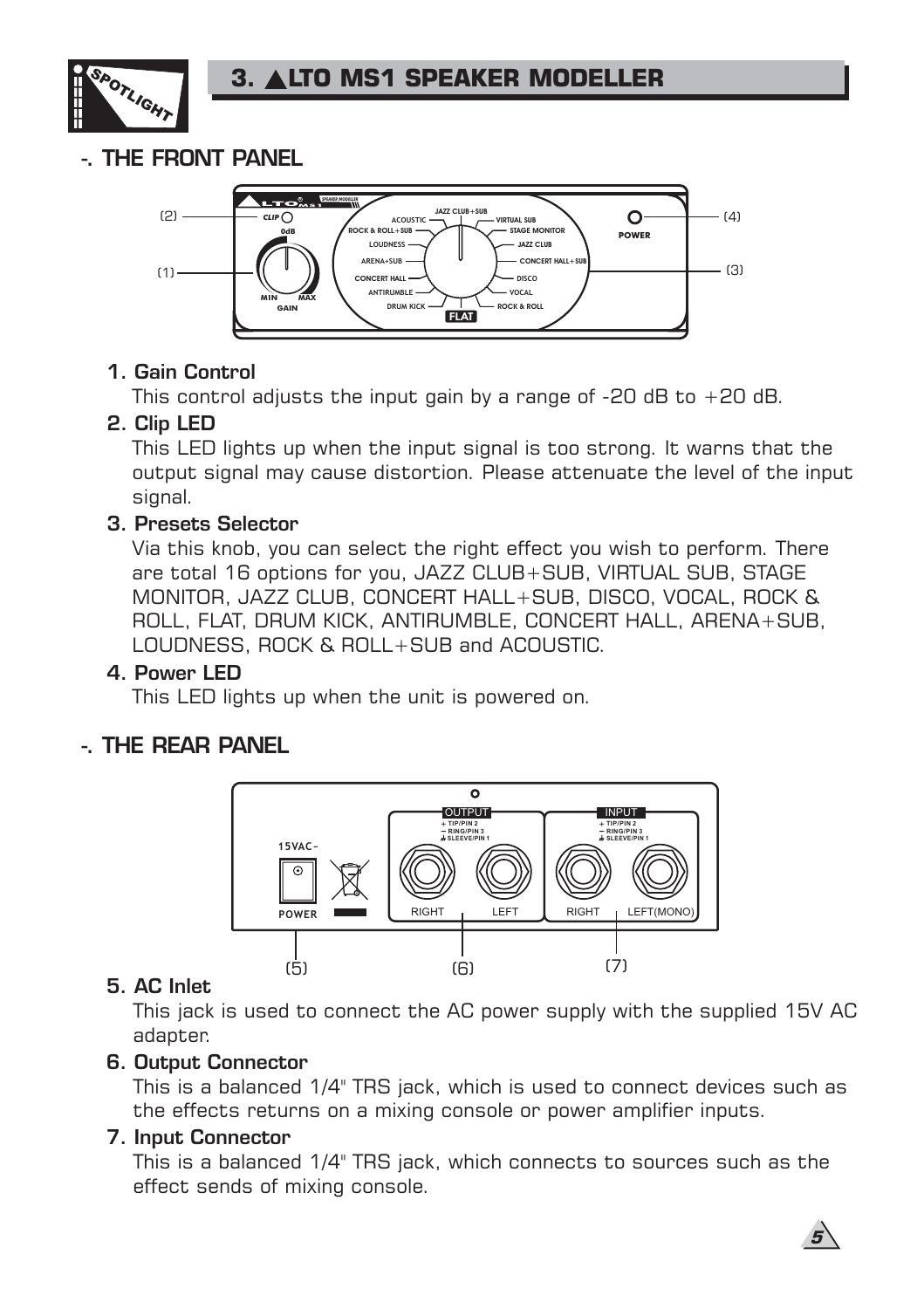

### -. PASSIVE FULL-RANGE: MS12/MS15/MS152/MS153/MS154

(1) INPUT: Receive the power coming from an external power amplifier  $(SPK + 1/-1$  connected;  $+2/-2$  not connected).

(2) THRU: Direct LINK for connect in parallel a second speaker cabinet  $(SPK + 1/-1$  connected:  $+2/-2$  not connected).



#### **-.** PASSIVE SUBWOOFER: MS15S/MS18S

- (1) INPUT: Receive the power coming from an external power amplifier.  $(SPK + 1/-1$  connected:  $+2/-2$  not connected).
- (2) OUTPUT: Power output for satellite speaker, under passive crossover filtered at 125 Hz.  $(SPK + 1/-1$  connected;  $+2/-2$  not connected).



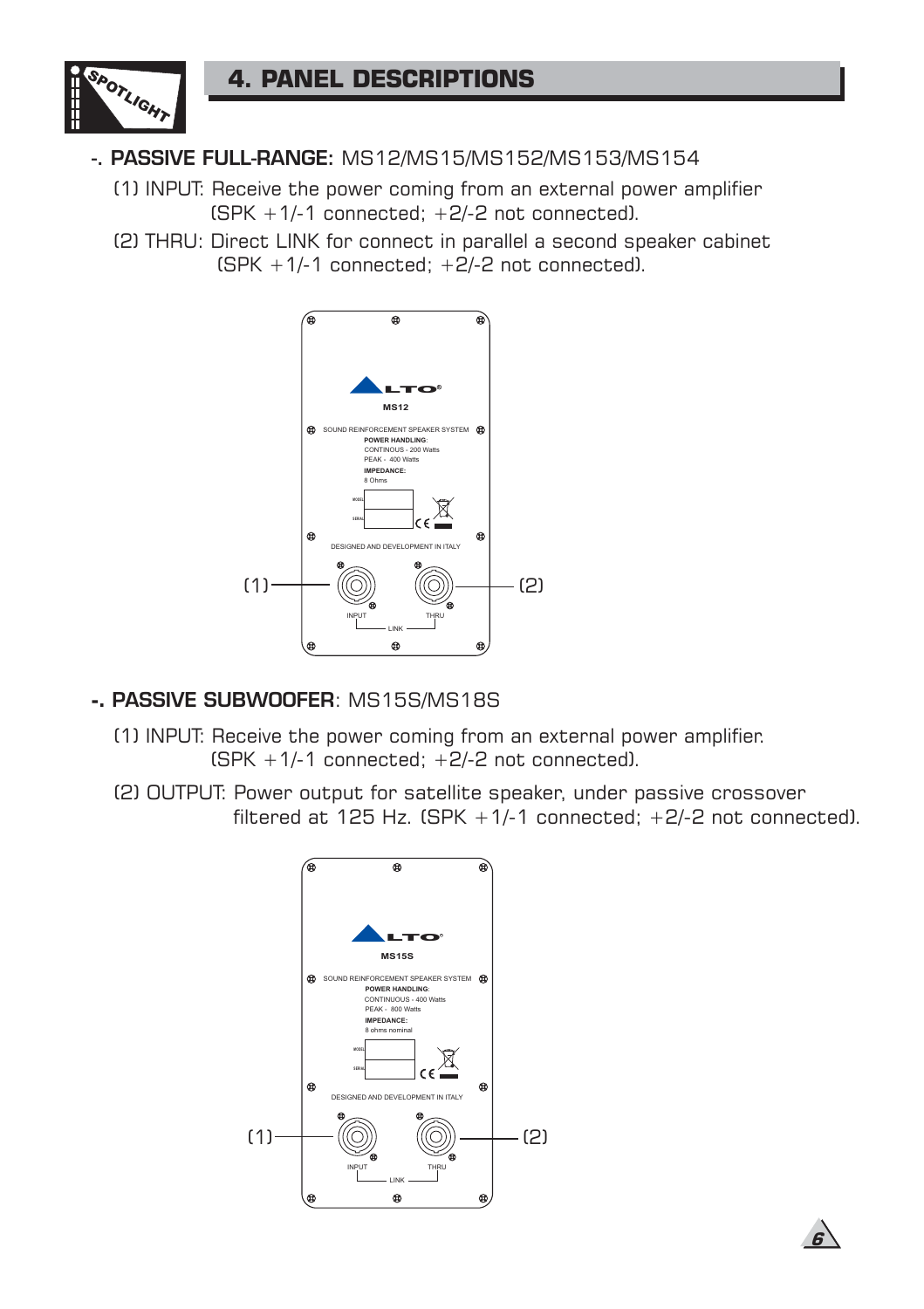

### **5. WIRE CONNECTIONS**

#### -.For Passive Speaker Cabinets

Please only use the power connectors to make connections with other signal source equipment for the passive speaker cabinets. The power connector has four terminals: 1+, 1-, 2+, 2-.



In our cabinets, only 1+/1- are used to connect the Speaker+/Speaker-, and 2+/2 are not used.

#### -. For **ALTO MS1 SPEAKER MODELLER**

Please use shielded twisting pair which can reduce noise and signal loss. The wiring of the connector is as follow:



TRS Type balanced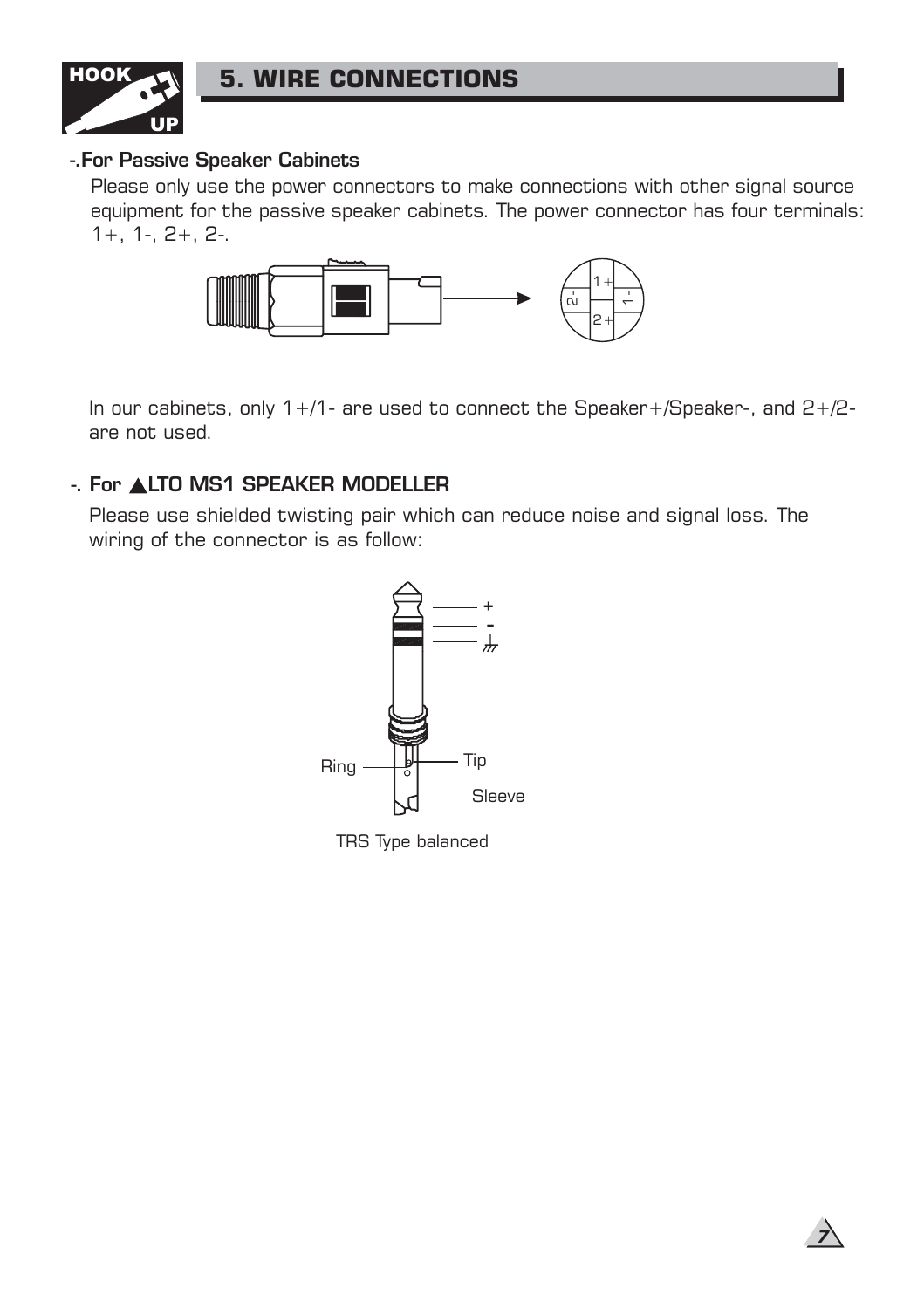## **6. TECHNICAL SPECIFICATION**

| Model Item                              | <b>MS12</b>                                                         |
|-----------------------------------------|---------------------------------------------------------------------|
| Passive System Type                     | 2-Way Vented Box                                                    |
| Continuous Power                        | 200 Watt AES Standard                                               |
| Peak Power                              | 400 Watt Peak                                                       |
| Max SPL at 1m                           | 119 dB Nominal/122 dB Peak                                          |
| <b>Frequency Response</b>               | 65 Hz/20 kHz at -10 dB                                              |
| Impedance                               | 8 Ohms                                                              |
| <b>Crossover Frequency</b>              | 2k5Hz/12 dB/Oct                                                     |
| Protection                              | <b>Electronic Dynamic Protection</b>                                |
| Low Frequency Device                    | 12" Woofer/2" voice coil                                            |
| <b>High Frequency Device</b>            | 1" Neodymium Driver/1" Voice Coil                                   |
| Coverage $(H^{\circ} \times V^{\circ})$ | 90°H x 60°V Elliptical Wave Guide                                   |
| Connectors                              | 2 x SPK4 @ Power Input/Link                                         |
| Cabinet                                 | Trapezoidal Shape/Composite Wood/Metal Handle/Black Paint finishing |
| Dimensions $(H \times W \times D)$      | 650 x 400 x 365 (mm)                                                |
| Net Weight (lbs/kg)                     | 43.87 lbs/19.90 kg                                                  |

| Model Item                         | <b>MS15</b>                                                         |
|------------------------------------|---------------------------------------------------------------------|
| Passive System Type                | 2-way Vented Box                                                    |
| Continuous Power                   | 300 Watt AES Standard                                               |
| Peak Power                         | 600 Watt Peak                                                       |
| Max SPL at 1m                      | 122 dB Nominal/124.5 dB Peak                                        |
| <b>Frequency Response</b>          | 55 Hz/20 kHz at -10 dB                                              |
| Impedance                          | 8 Ohms/4 Ohms                                                       |
| <b>Crossover Frequency</b>         | 2 kHz/12 dB/Oct                                                     |
| Protection                         | <b>Electronic Dynamic Protection</b>                                |
| Low Frequency Device               | 15" Woofer/2.5" Voice Coil                                          |
| <b>High Frequency Device</b>       | 1" Neodymium Driver/1" Voice Coil                                   |
| Coverage (H° x V°)                 | 90°H x 60°V Elliptical Wave Guide                                   |
| Connectors                         | 2 x SPK4 @ Power Input/Link                                         |
| Cabinet                            | Trapezoidal Shape/Composite Wood/Metal Handle/Black Paint finishing |
| Dimensions $(H \times W \times D)$ | 750 x 450 x 420 (mm)                                                |
| Net Weight (lbs/kg)                | 55.07 lbs/24.98 kg                                                  |

| Model Item                         | MS152                                                                    |
|------------------------------------|--------------------------------------------------------------------------|
| Passive System Type                | 2-Way Vented Box                                                         |
| <b>Continuous Power</b>            | 500 Watt AES Standard                                                    |
| Peak Power                         | 1000 Watt Peak                                                           |
| Max SPL at 1m                      | 127 dB Nominal/130 dB Peak                                               |
| <b>Frequency Response</b>          | 55 Hz/20 kHz at -10 dB                                                   |
| Impedance                          | 4 Ohms                                                                   |
| <b>Crossover Frequency</b>         | 250 Hz~2 kHz/12 dB/Oct                                                   |
| Protection                         | Electronic Dynamic Protection                                            |
| Low Frequency Device               | 2 x 15" Woofer/2.5" Voice coil                                           |
| <b>High Frequency Device</b>       | 1" Driver/1, 35" Voice coil                                              |
| Coverage (H° x V°)                 | 90°H x 60°V Elliptical Wave Guide                                        |
| Connectors                         | 2 x SPK4 @ Power Input/Link                                              |
| Cabinet                            | Trapezoidal Shape/Multi-layer plywood/Metal Handle/Black Paint finishing |
| Dimensions $(H \times W \times D)$ | 1100 x 450 x 443 (mm)                                                    |
| Net Weight (lbs/kg)                | 78.66 lbs/35.68 kg                                                       |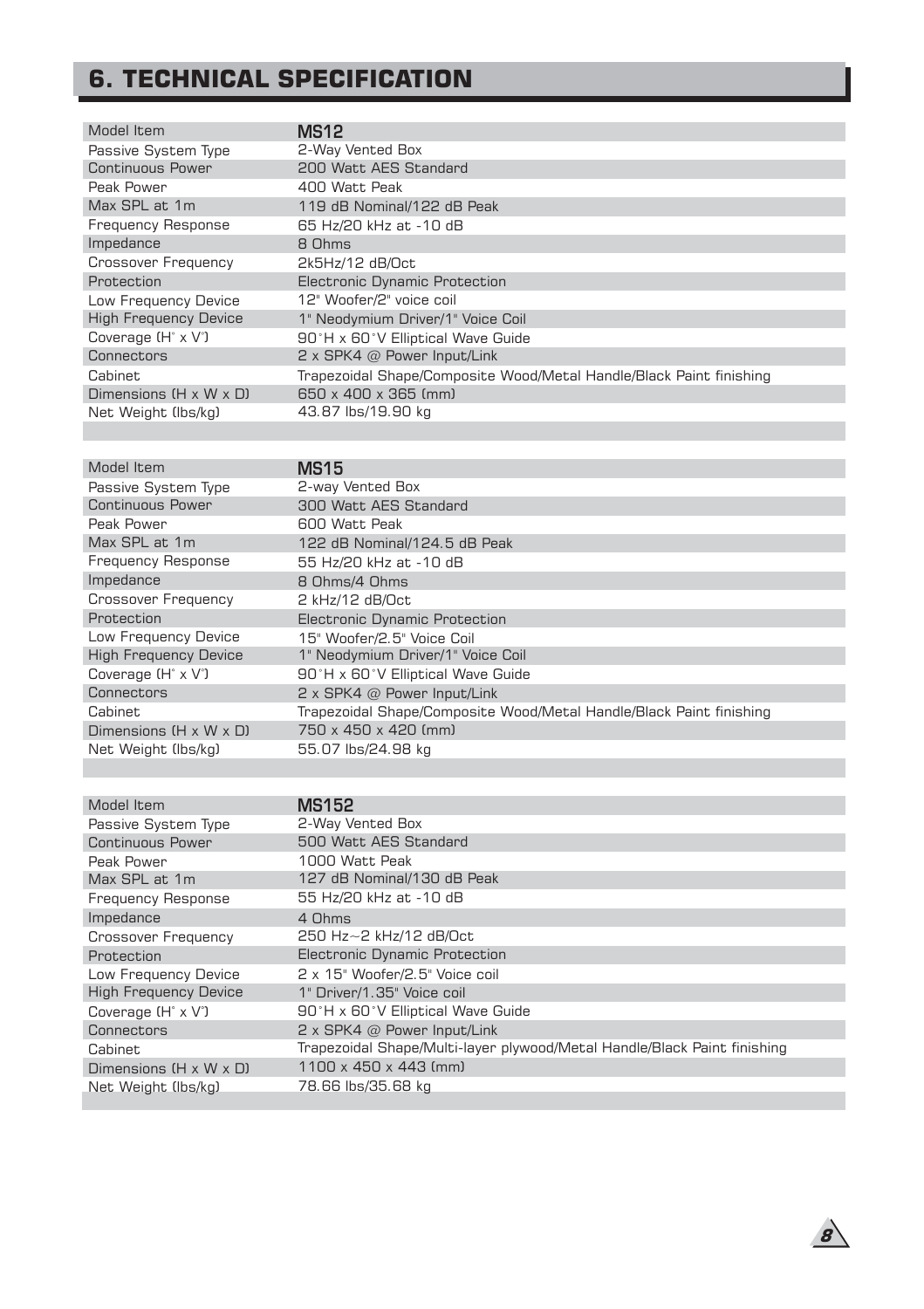## **6. TECHNICAL SPECIFICATION**

| Model Item                         | MS153                                                                    |
|------------------------------------|--------------------------------------------------------------------------|
| Passive System Type                | 3-way Vented Box                                                         |
| <b>Continuous Power</b>            | 350 Watt AES Standard                                                    |
| Peak Power                         | 700 Watt Peak                                                            |
| Max SPL at 1m                      | 123 dB Nominal/126 dB Peak                                               |
| <b>Frequency Response</b>          | 50 Hz/20 kHz at -10 dB                                                   |
| Impedance                          | 8 Ohms/4 Ohms                                                            |
| <b>Crossover Frequency</b>         | 700 Hz~3 kHz/12 dB/Oct                                                   |
| Protection                         | <b>Electronic Dynamic Protection</b>                                     |
| Low Frequency Device               | 15" Woofer/2.5" Voice Coil                                               |
| Mid Frequency Device               | 8" Midrange/2" Voice Coil                                                |
| <b>High Frequency Device</b>       | 1" Neodymium Driver/1" Voice Coil                                        |
| Coverage (H° x V°)                 | 90°H x 60°V Dual Wave Guide                                              |
| Connectors                         | 2 x SPK4 @ Power Input/Link                                              |
| <b>Cabinet</b>                     | Trapezoidal Shape/Multi-layer Plywood/Metal Handle/Black Paint finishing |
| Dimensions $(H \times W \times D)$ | 900 x 450 x 415 (mm)                                                     |
| Net Weight (lbs / kg)              | 67.59 lbs/30.66 kg                                                       |
|                                    |                                                                          |
| Model Item                         | <b>MS154</b>                                                             |
| Passive System Type                | 3-Way Vented Box                                                         |
| Continuous Power                   | 700 Watt AES Standard                                                    |
| Peak Power                         | 1400 Watt Peak                                                           |
| Max SPL at 1m                      | 128 dB Nominal/131 dB Peak                                               |
| <b>Frequency Response</b>          | 45 Hz/20 kHz at -10 dB                                                   |
| Impedance                          | 4 Ohms                                                                   |
| Crossover Frequency                | 700 Hz~3 kHz/12 dB/Oct                                                   |
| Protection                         | <b>Electronic Dynamic Protection</b>                                     |
| Low Frequency Device               | 2 x 15" Woofer/2.5" Voice Coil                                           |
| Mid Frequency Device               | 8" Midrange/2" Voice Coil                                                |
| <b>High Frequency Device</b>       | 1" Driver/1.35" Voice Coil                                               |
| Coverage (H° x V°)                 | 90°H x 45°V Dual Wave Guide                                              |
| Connectors                         | 2 x SPK4 @ Power Input/Link                                              |
| <b>Cabinet</b>                     | Trapezoidal Shape/Multi-layer Plywood/Metal Handle/Black Paint finishing |
| Dimensions $(H \times W \times D)$ | 1250 x 450 x 443 (mm)                                                    |
| Net Weight (lbs / kg)              | 95.22 lbs/43.19 kg                                                       |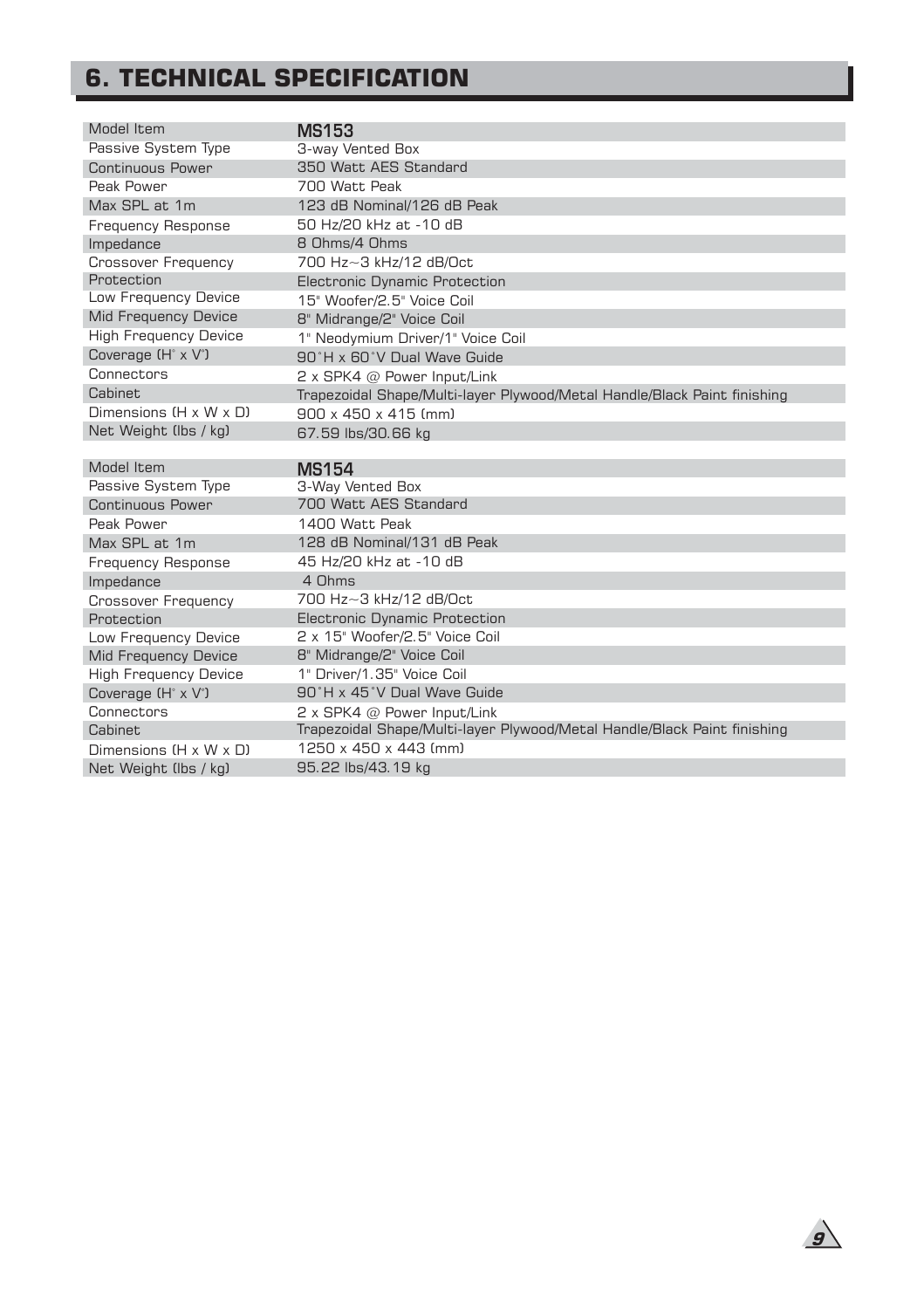### **6. TECHNICAL SPECIFICATION**

| Model Item                         | <b>MS15S</b>                                   |
|------------------------------------|------------------------------------------------|
| Passive System Type                | <b>Band-Pass</b>                               |
| Continuous Power                   | 400 Watt AES Standard                          |
| Peak Power                         | 800 Watt Peak                                  |
| Max SPL at 1m                      | 123 dB SPL calculated                          |
| <b>Frequency Response</b>          | 45 Hz/200 Hz at -10dB                          |
| Impedance Low-High                 | 4 Ohm                                          |
| Crossover Frequency                | 160 Hz/6dB/oct.                                |
| Low Frequency Device               | 15" Woofer/3" Voice Coil                       |
| Connectors                         | 2 x SPK4 @ Power Input/Output                  |
| <b>Cabinet</b>                     | Multi-layer Plywood/Black painted/Metal handle |
| Dimensions $(H \times W \times D)$ | 600 x 485 x 600 (mm)                           |
| Net Weight (lbs / kg)              | 75.84 lbs/34.40 kg                             |
|                                    |                                                |
| Model Item                         | <b>MS18S</b>                                   |
| Passive System Type                | <b>Band-Pass</b>                               |
| Continuous Power                   | 400 Watt AES Standard                          |
| Peak Power                         | 800 Watt Peak                                  |
| Max SPL at 1m                      | 124 dB SPL calculated                          |
| <b>Frequency Response</b>          | 35 Hz/200 Hz at -10 dB                         |
| Impedance Low-High                 | 4 Ohm                                          |
| <b>Crossover Frequency</b>         | 160 Hz/6 dB/oct.                               |
| Low Frequency Device               | 18" Woofer/ 3" Voice coil                      |
| Connectors                         | 2 x SPK4 @ Power Input/Output                  |
| <b>Cabinet</b>                     | Multi-layer Plywood/Black painted/Metal handle |
| Dimensions $(H \times W \times D)$ | 730 x 600 x 600 (mm)                           |
|                                    |                                                |
| Net Weight (lbs/kg)                | 105.16 lbs/47.70 kg                            |

## **ALTO MS1 TECHNICAL SPECIFICATION**

|  | <b>AUDIO INPUT</b>    | Connectors                | $1/4$ " jack                                   |
|--|-----------------------|---------------------------|------------------------------------------------|
|  |                       | Type                      | RF filtered, Servo balanced input              |
|  |                       | Impedance                 | 30 kohms Balanced, 22 kohms Unbalanced         |
|  |                       | Max. Input Level          | +26 dBu Balanced and Unbalanced                |
|  |                       | <b>CMRR</b>               | Typ. 40 dB, > 55 dB@1 kHz                      |
|  | AUDIO OUTPUT          | Connectors                | $1/4$ " jack                                   |
|  |                       | Type                      | Balanced                                       |
|  |                       | Min. Output Impedance     | 100 Ohm                                        |
|  |                       | Max. Output Level         | +26 dBu Balanced                               |
|  | SYSTEM SPECIFICATIONS | <b>Frequency Response</b> | 10 Hz to 30 kHz, +/-1 dB(FLAT)                 |
|  |                       | S/N                       | >110 dB, Unweighted, 22 Hz to 22 kHz           |
|  | <b>INDICATORS</b>     | THD                       | 0.005% typ. @ 0 dBu, 1 kHz, (unity gain), FLAT |
|  | POWER SUPPLY          | Input Level               | CLIP LED Display: +7 dBu                       |
|  |                       | AC Adaptor                | USA/Canada<br>$120V - 60 Hz$                   |
|  |                       |                           | U.K./Australia<br>$240V - 50 Hz$               |
|  |                       |                           | $230V - 50 Hz$<br>Europe                       |
|  |                       | <b>Power Consumption</b>  | 5 W                                            |
|  | PHYSICAL              | Dimension                 | 130(W)x117(D) x45(H) mm (5.1"x4.6"x1.7")       |
|  |                       | Net Weight                | 0.8 <sub>kg</sub>                              |
|  |                       |                           |                                                |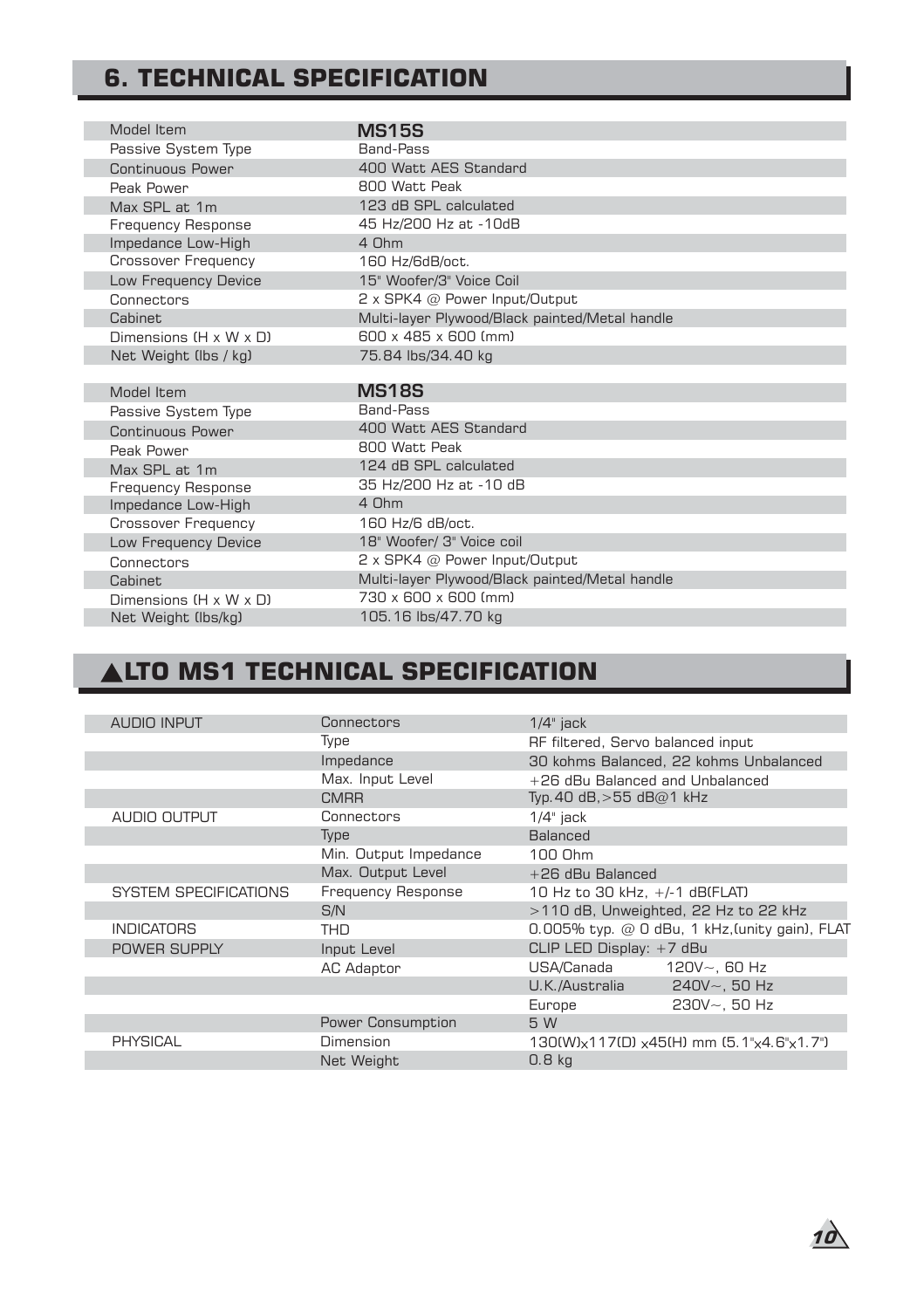# 7. WARRANTY

#### 1. WARRANTY REGISTRATION CARD

To obtain Warranty Service, the buyer should first fill out and return the enclosed Warranty Registration Card within 10 days of the Purchase Date. All the information presented in this Warranty Registration Card gives the manufacturer a better understanding of the sales status, so as to provide a more effective and efficient after-sales warranty service. Please fill out all the information carefully and genuinely, miswriting or absence of this card will void your warranty service.

### 2. RETURN NOTICE

- 2.1 In case of return for any warranty service, please make sure that the product is well packed in its original shipping carton, and it can protect your unit from any other extra damage.
- 2.2 Please provide a copy of your sales receipt or other proof of purchase with the returned machine, and give detail information about your return address and contact telephone number.
- 2.3 A brief description of the defect will be appreciated.
- 2.4 Please prepay all the costs involved in the return shipping, handling and insurance.

#### 3. TERMS AND CONDITIONS

- $3.1$   $\triangle$ LTO warrants that this product will be free from any defects in materials and/or workmanship for a period of 1 year from the purchase date if you have completed the Warranty Registration Card in time.
- 3.2 The warranty service is only available to the original consumer, who purchased this product directly from the retail dealer, and it can not be transferred.
- 3.3 During the warranty service,  $\blacktriangle$ LTO may repair or replace this product at its own option at no charge to you for parts or for labor in accordance with the right side of this limited warranty.
- 3.4 This warranty does not apply to the damages to this product that occurred as the following conditions:
- Instead of operating in accordance with the user's manual thoroughly, any abuse or misuse of this product.
- Normal tear and wear.
- The product has been altered or modified in any way.
- Damage which may have been caused either directly or indirectly by another product / force / etc.
- Abnormal service or repairing by anyone other than the qualified personnel or technician.

And in such cases, all the expenses will be charged to the buyer.

- $3.5$  In no event shall  $\triangle$ LTO be liable for any incidental or consequential damages. Some states do not allow the exclusion or limitation of incidental or consequential damages, so the above exclusion or limitation may not apply to you.
- 3.6 This warranty gives you the specific rights, and these rights are compatible with the state laws, you may also have other statutory rights that may vary from state to state.